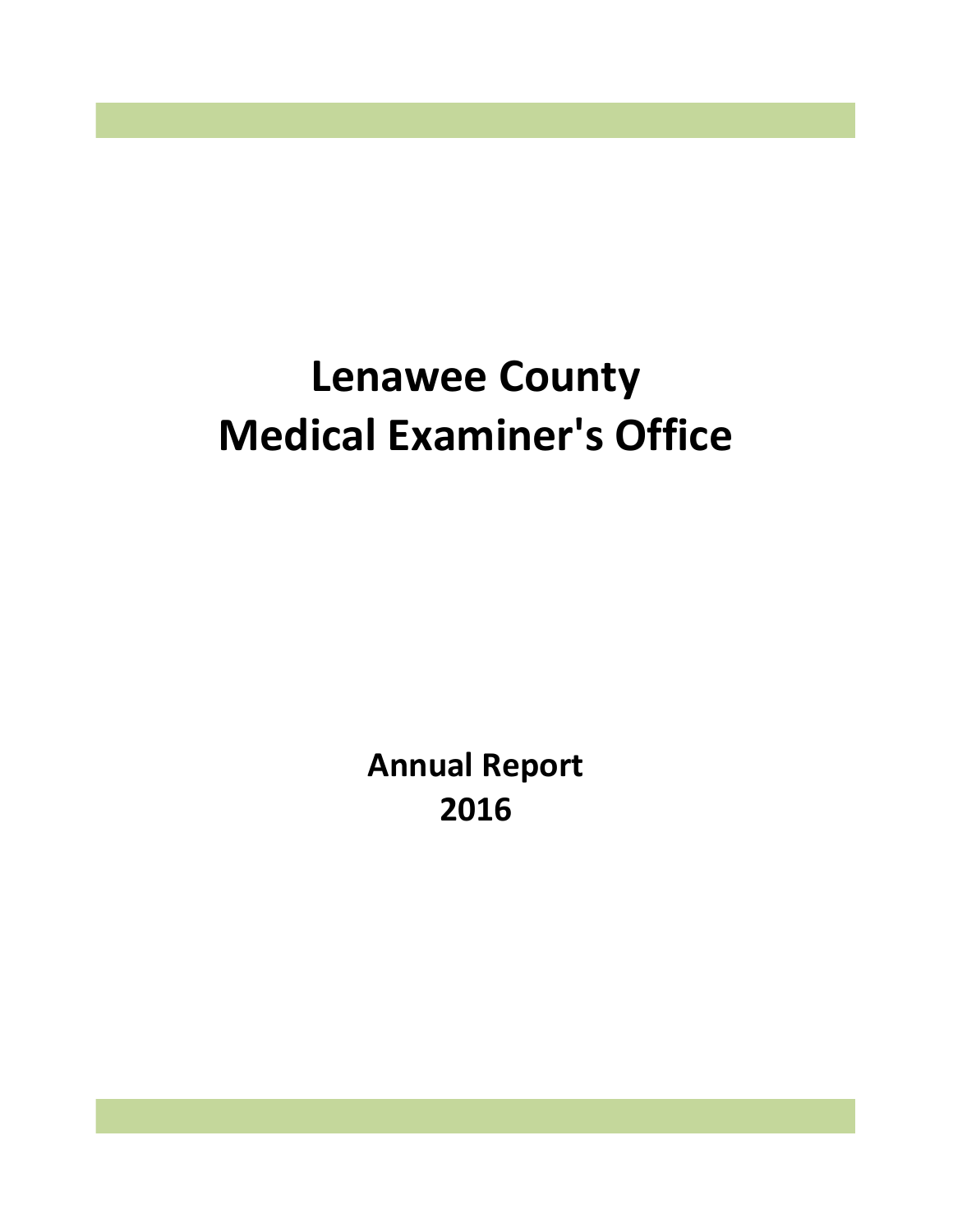## Compiled by **Lenawee County Medical Examiner's Office**

Bader J. Cassin, MD **Chief Medical Examiner**

> Sarah Palmani **Office Manager**

### **Investigators**

Don Spieldenner Nacey Spieldenner Ryan Hlavka Dan Myers Steward Szczepanski Dave Nowland Corinne Tipton Jeff White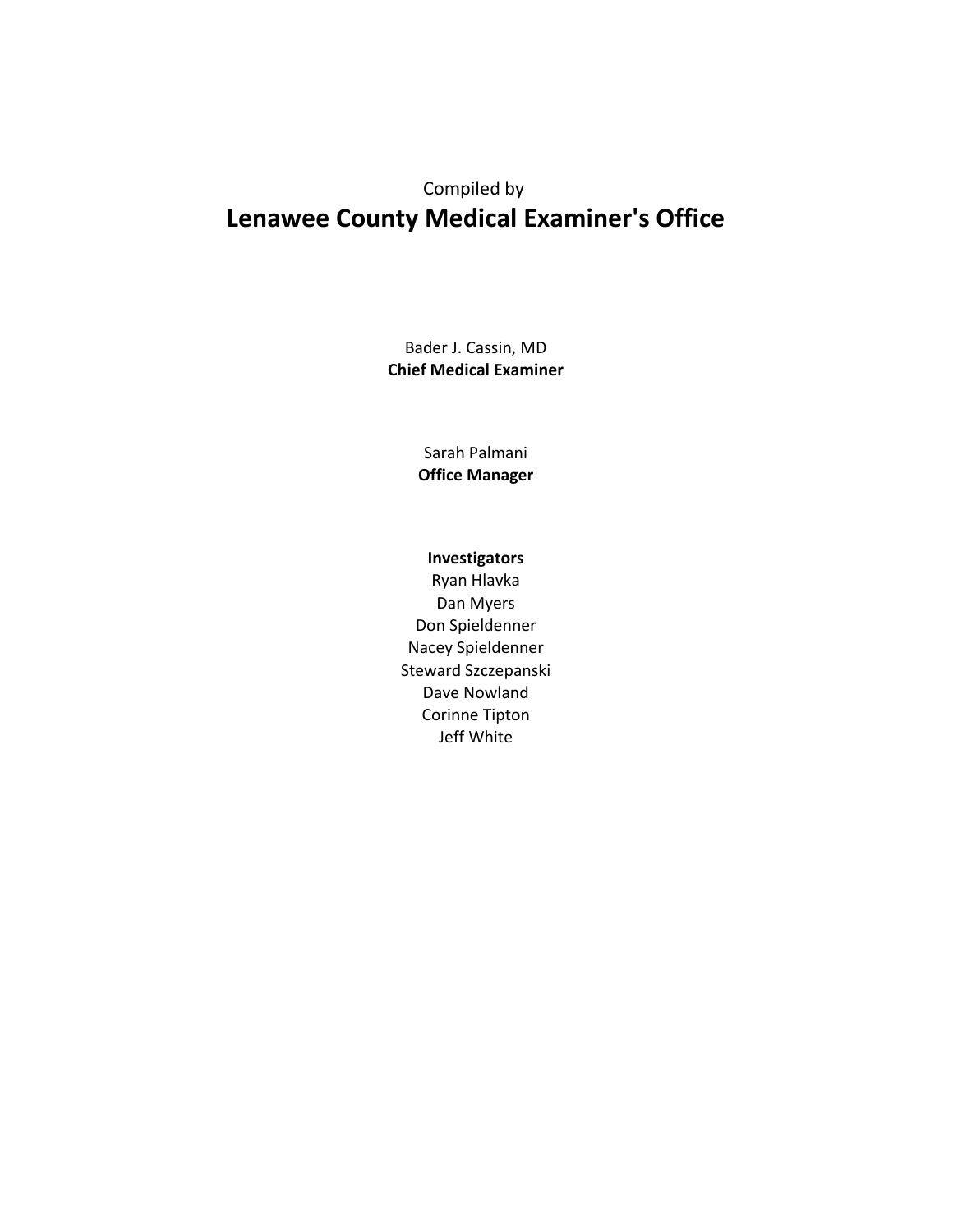#### **OFFICE OF THE LENAWEE COUNTY MEDICAL EXAMINER**

#### To: Lenawee County Board of Commissioners and the Citizens of Lenawee County

 The laws of the State of Michigan assign the responsibility for determining the cause and manner of unexpected deaths in each county to the medical examiner. The Lenawee County Medical Examiner upholds these laws and accepts this responsibility with full commitment to a consistent high quality service. Every reported death is investigated thoroughly, frequently with the cooperation of law enforcement agencies and health care personnel in Lenawee County. The results of these death investigations provide valuable information which is used in professional education and by the criminal justice system, public health department, families of the deceased and other concerned persons.

 While the Medical Examiner and staff of investigators and support persons are primarily concerned with the circumstances surrounding unexpected deaths, our concern for the living is reflected in our regular reviews of all childhood deaths with concerned and involved state and county agencies, as well as our support for tissue and organ donations through the Gift of Life program to provide lifesaving specimens to those individuals waiting for a chance at normal living.

 During 2016, we experienced a slight increase in death investigations (still approximately 1 in every 5 deaths) and anticipate that this rate will continue. Approximately 80% of the deaths reported to our office occurred in persons over the age of 50. Of the 192 reported deaths, 55% were selected for autopsy and further investigation. 60% of our reported deaths occurred at home and were caused nearly equally by either disease or injury. 15% of reported deaths were caused by accident, an increase over the previous three years. Suicides again this year numbered 18, our highest annual count; again, males far outnumbered females and more than half were by firearm. In addition, we also reviewed 487 deaths for which a cremation permit was requested.

 Twenty deaths were drug-related (i.e., caused exclusively or in part by an injected or ingested substance), a decrease from 2015 but still greater than any year before 2014. Heroin and other opioid medications continue to be the most abused.

 The maintenance of a properly prepared and effective death investigation system necessarily involves periodic investigator recruitment and continuing education in forensic science. These regular efforts, along with the many requirements of our combined investigator activities, are coordinated by the individual investigators and by our dedicated support staff.

 I want to thank the Lenawee County Board of Commissioners and the County Administration for their encouragement and support of this program, which enables the medical examiner staff to provide this necessary and valuable service to the citizens of Lenawee County. I submit this annual report to demonstrate the expanding scope and sophistication of this professional and continued cost-effective service. I take pride in the continued development of this office and welcome the opportunity to discuss any aspect of this report with you.

Respectfully Submitted,

Bader J. Cassin, M.D.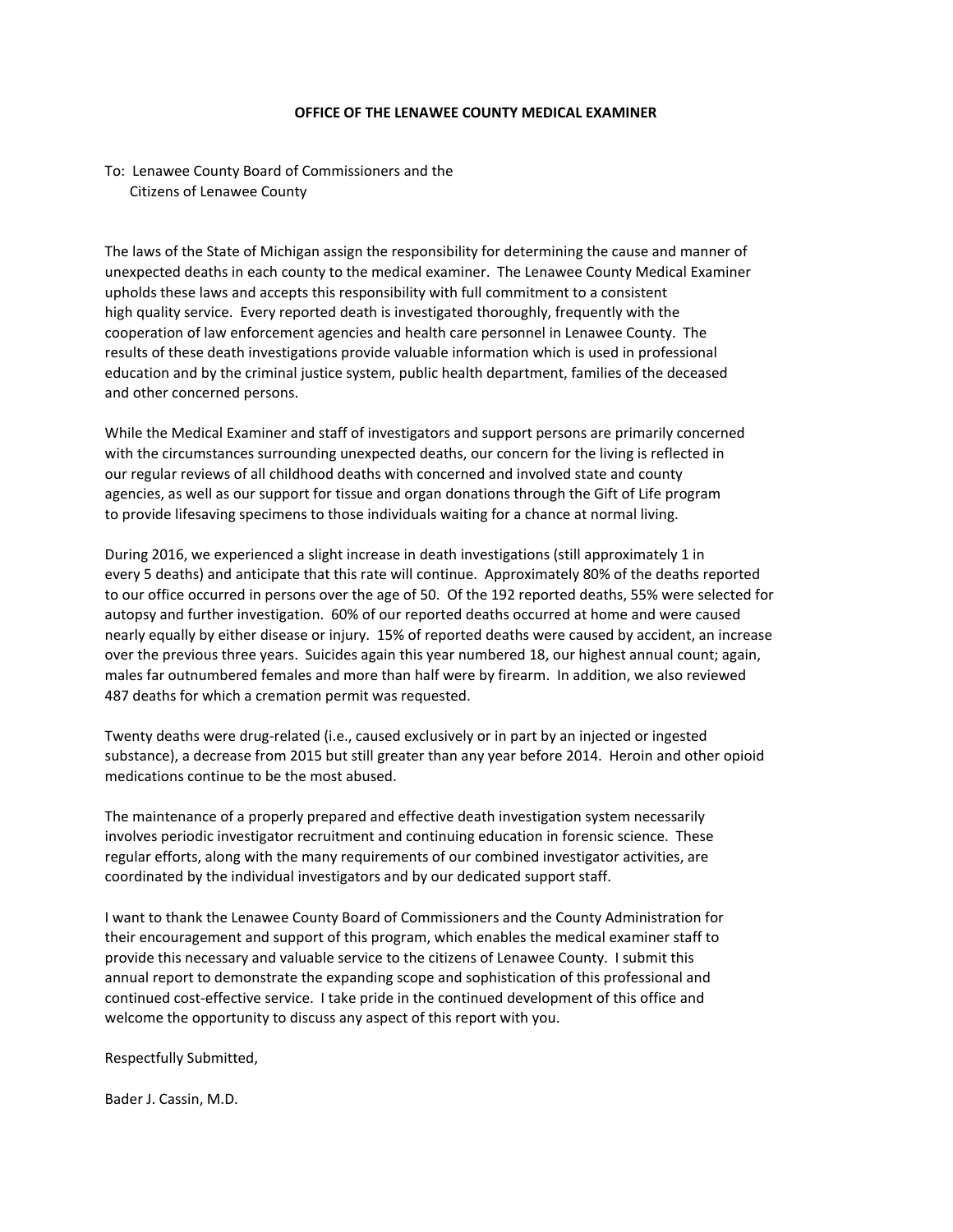#### *Office of the Medical Examiner*

## Overview of Medical Examiner Cases 2016





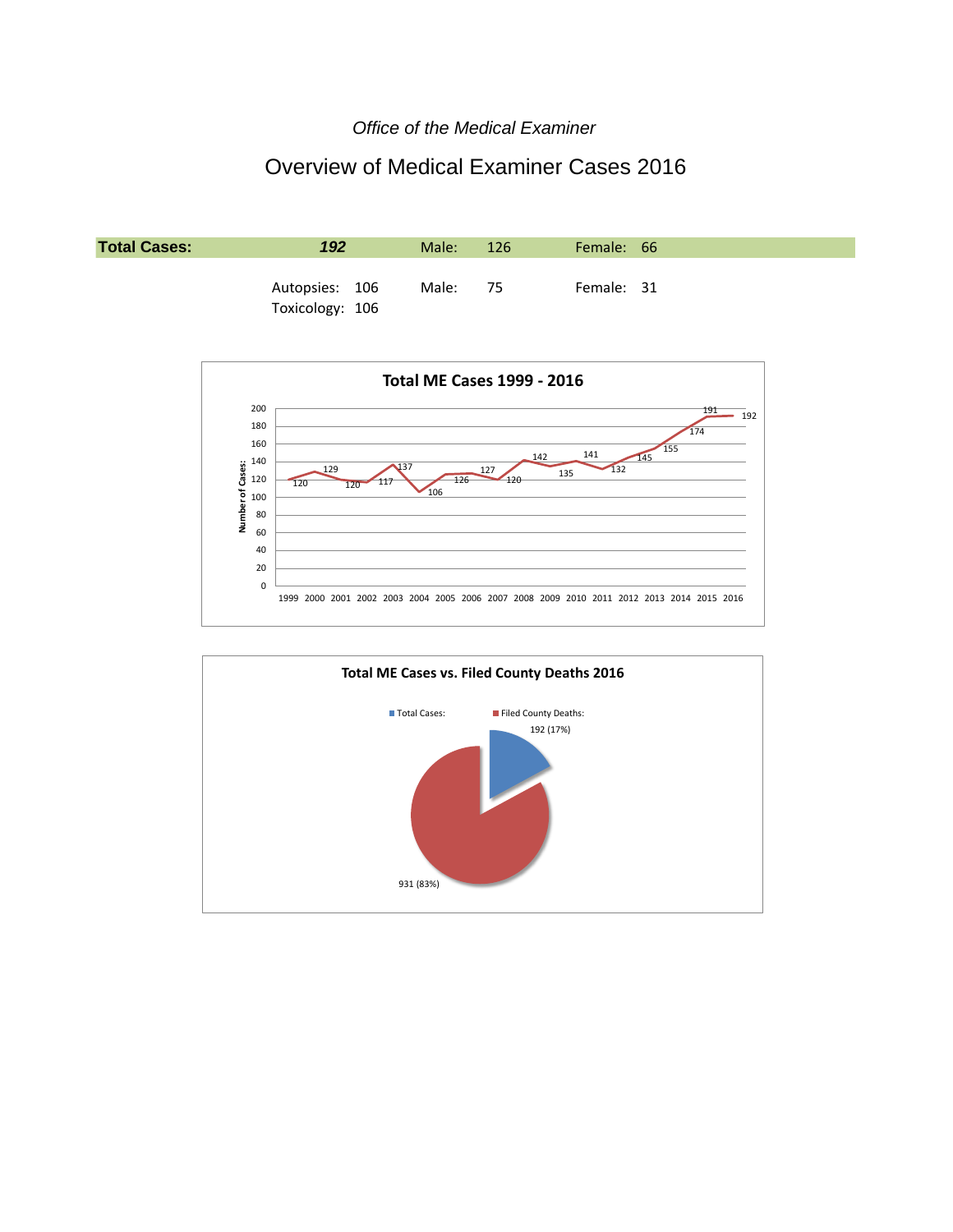| <b>Place of Death:</b>                    |
|-------------------------------------------|
|                                           |
| Total M.E. Deaths at Home:<br>116         |
| Total M.E. Deaths at Care Facility:<br>56 |
| 19<br>Total M.E. Deaths at Scene:         |
| Total M.E. Deaths Jail/Prison:<br>1       |
| 192<br>Total:                             |
|                                           |
|                                           |
|                                           |
|                                           |

| Place of Death: |  |
|-----------------|--|
|-----------------|--|

| Total M.E. Deaths at Home:          | 116 |
|-------------------------------------|-----|
| Total M.E. Deaths at Care Facility: | 56  |
| Total M.E. Deaths at Scene:         | 19  |
| Total M.E. Deaths Jail/Prison:      | 1   |
| Total:                              | 192 |



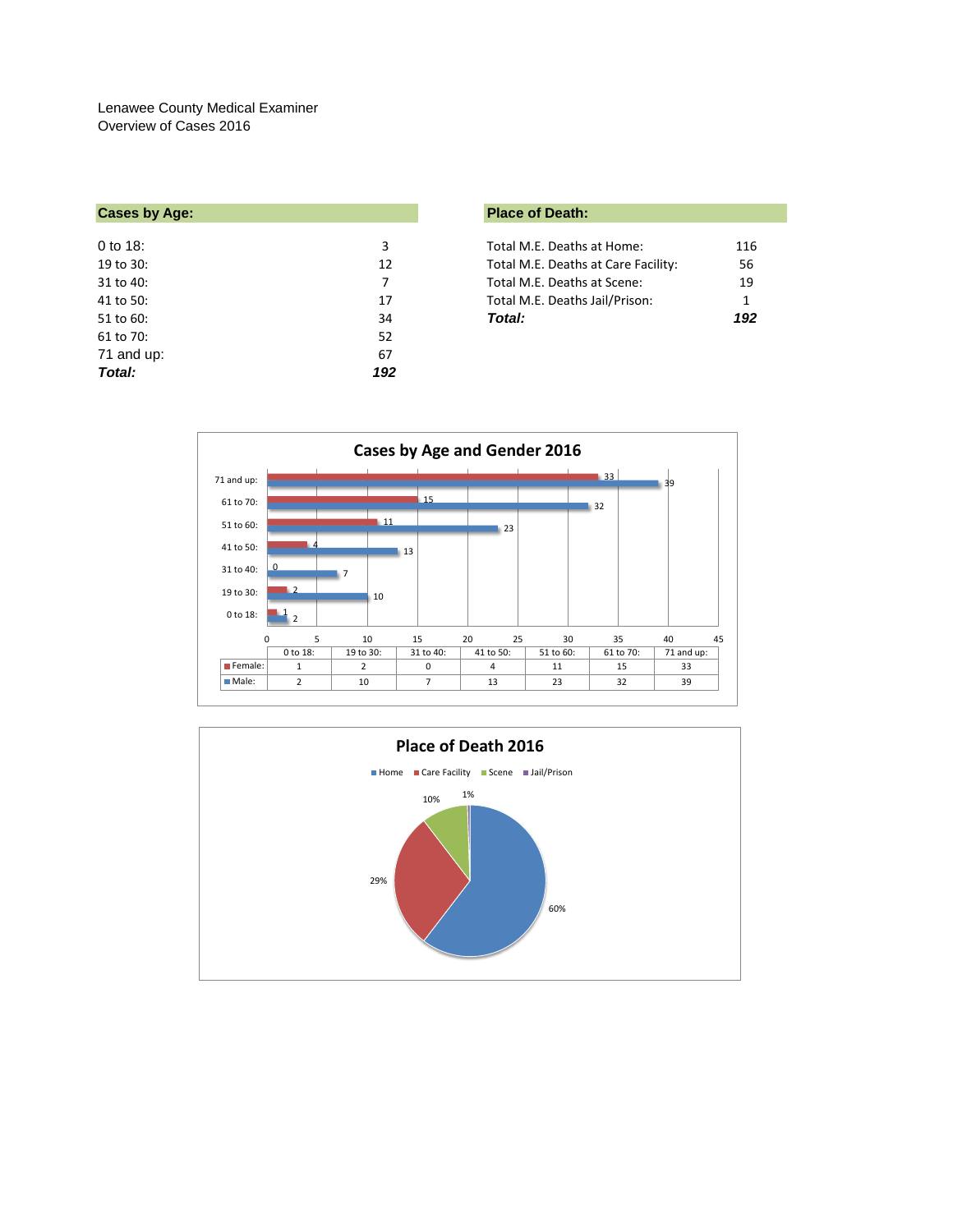#### **Manners of Death:**

| Natural:<br>Accident: | 137<br>29     |
|-----------------------|---------------|
| Suicide:              | 18            |
| Homicide:             | $\mathcal{P}$ |
| Indeterminate:        | 6             |
| Total:                | 192           |
|                       |               |



#### **Autopsies by Manners of Death:**

| Total:         | 106           |
|----------------|---------------|
| Indeterminate: | 6             |
| Homicide:      | $\mathcal{P}$ |
| Suicide:       | 18            |
| Accident:      | 28            |
| Natural:       | 52            |
|                |               |

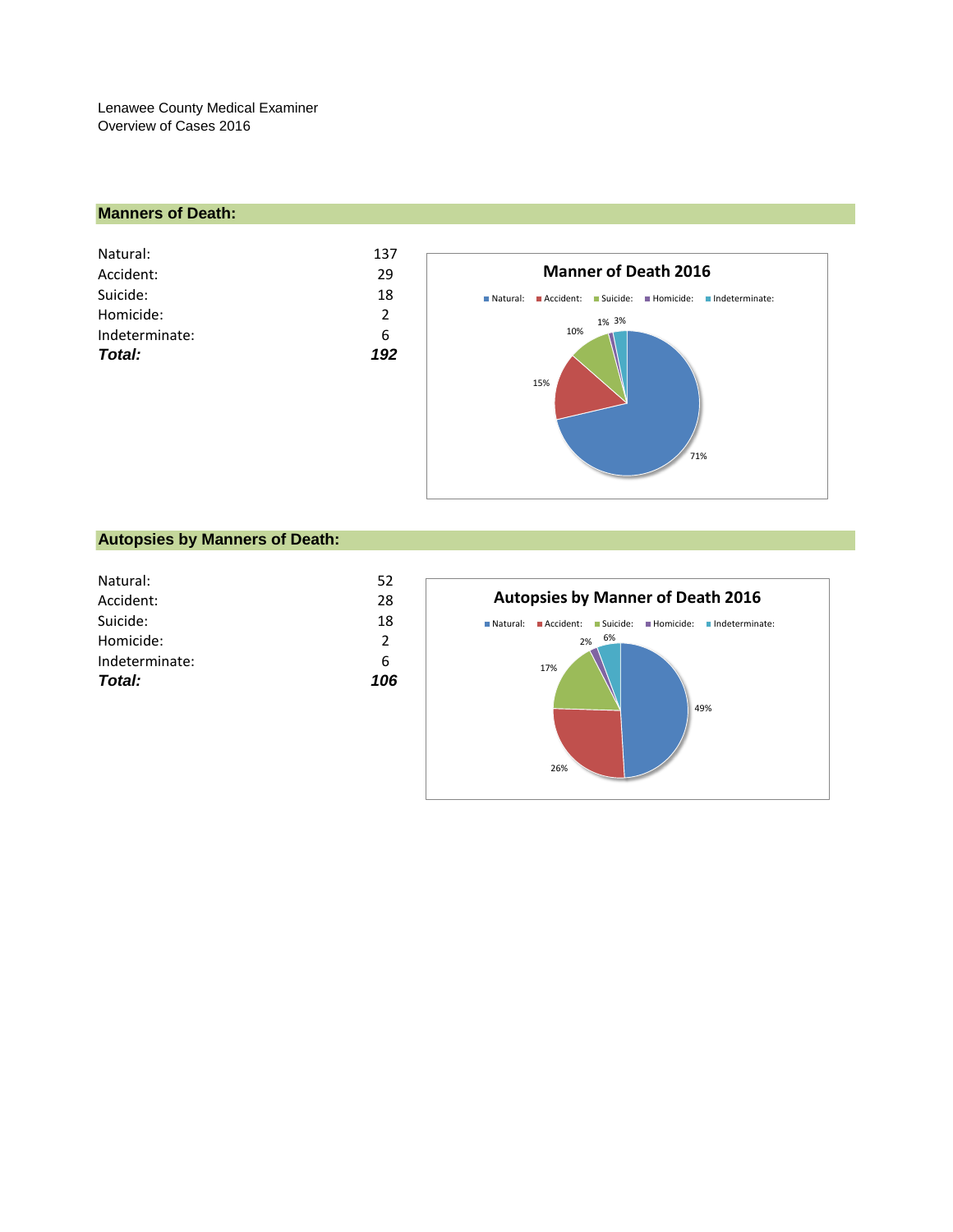| <b>Mechanism of Death:</b> |    | Male: | Female: |
|----------------------------|----|-------|---------|
|                            |    |       |         |
| Drugs:                     | 20 | 13    | 7       |
| Firearm:                   | 12 | 12    | 0       |
| Asphyxia:                  | 3  | 3     | 0       |
| MVC:                       | 13 | 8     | 5       |
| Other VC:                  | 1  | 1     | 0       |
| Poison:                    | 3  | 2     | 1       |
| Stab:                      | 1  | 1     | 0       |
| Fire:                      | 1  | 1     | 0       |
| Crushing Injuries:         | 1  | 1     | 0       |
| Total:                     | 55 | 42    | 13      |



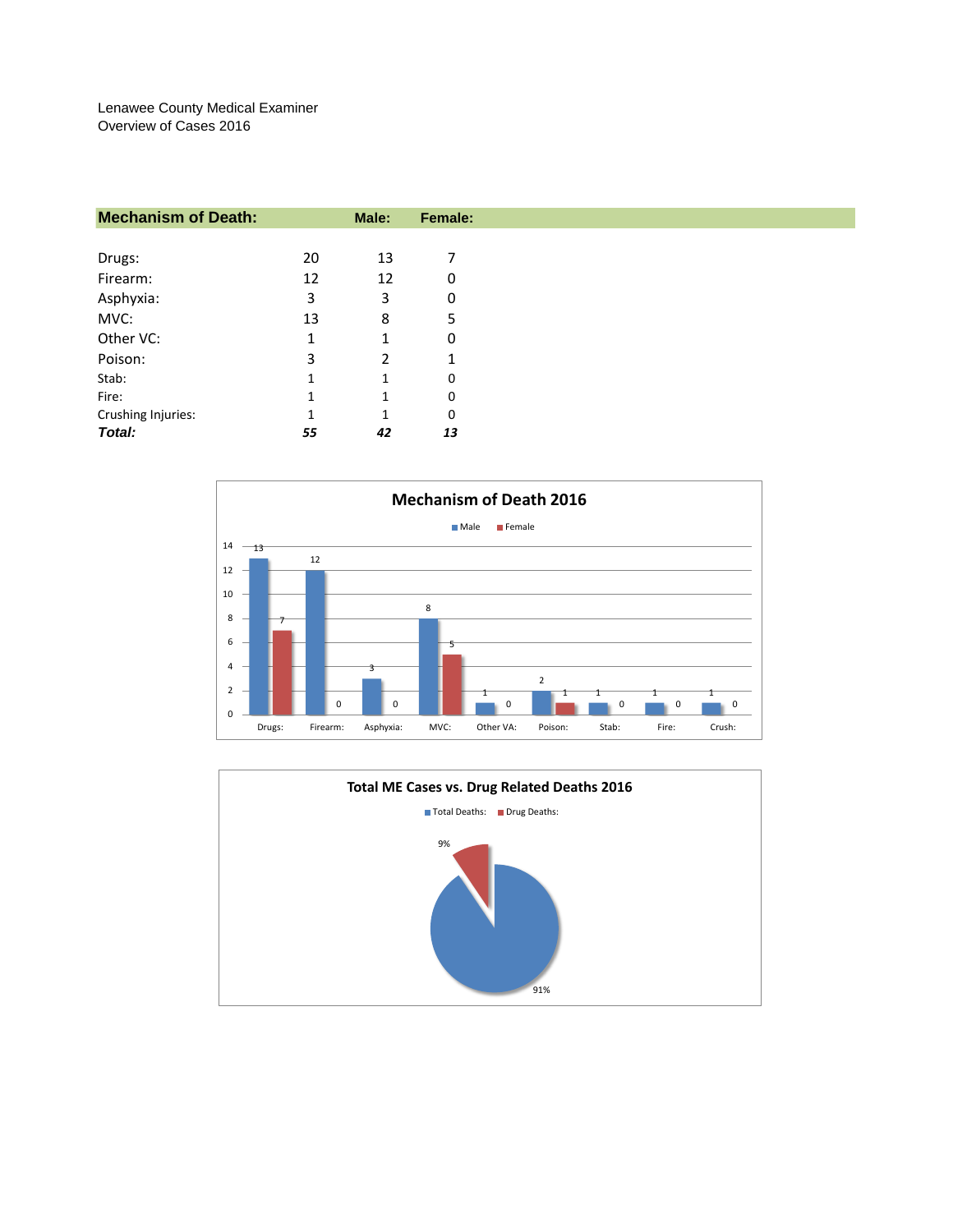| <b>Suicides by Age and Gender:</b> |       |         | <b>Suicide by Mechanism of Death:</b> |    |
|------------------------------------|-------|---------|---------------------------------------|----|
|                                    | Male: | Female: | Firearm:                              | 10 |
| $0$ to 20:                         |       | 0       | Asphyxia:                             |    |
| 21 to 40:                          |       | 0       | Poisoning:                            |    |
| 41 to 60:                          | 6     |         | Drugs:                                |    |
| $60$ and up:                       | 6     |         | Other:                                |    |
| Total:                             | 15    | 3       | Total:                                | 18 |



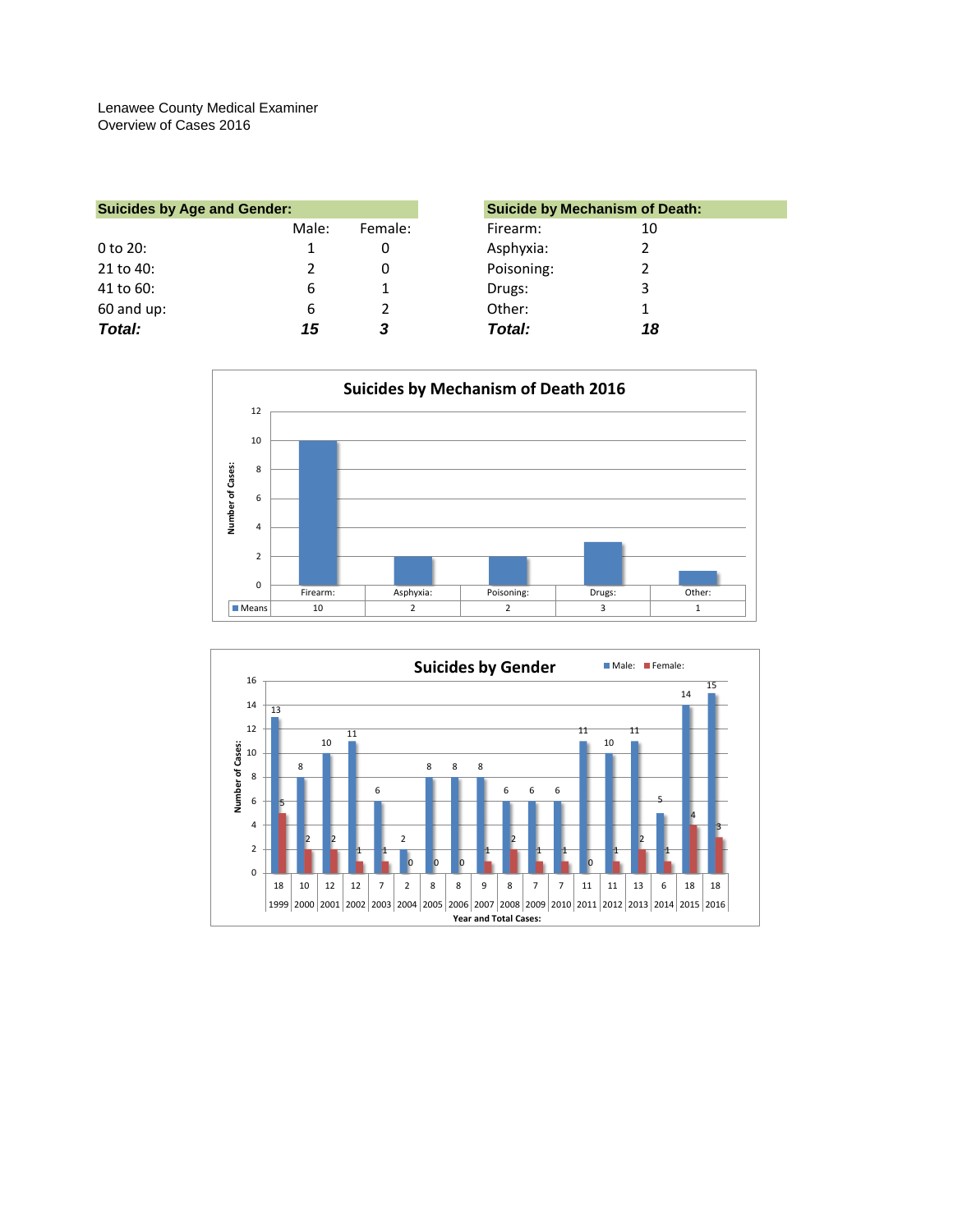| <b>Accidents by Age and Gender:</b> |       |         |                | <b>Accident by Mechanism of Death:</b> |  |
|-------------------------------------|-------|---------|----------------|----------------------------------------|--|
|                                     | Male: | Female: | MVC:           | 13                                     |  |
| $0$ to $20$ :                       |       |         | Other Vehicle: |                                        |  |
| 21 to 40:                           | 8     |         | Fall:          |                                        |  |
| 41 to 60:                           | 8     | 5       | Fire:          |                                        |  |
| $60$ and up:                        | 3     | 3       | Drowning:      |                                        |  |
| Total:                              | 20    | 9       | Firearm:       |                                        |  |
|                                     |       |         | Asnhwyia.      |                                        |  |

|         | <b>Accident by Mechanism of Death:</b> |
|---------|----------------------------------------|
| Female: | MVC:<br>13                             |
| 0       | 1<br>Other Vehicle:                    |
| 1       | Fall:<br>0                             |
| 5       | Fire:<br>0                             |
| 3       | Drowning:<br>0                         |
| 9       | Firearm:<br>0                          |
|         | Asphyxia:<br>1                         |
|         | 12<br>Drug:                            |
|         | Poisoning:<br>1                        |
|         | Other:<br>1                            |
|         | Total:<br>29                           |
|         |                                        |